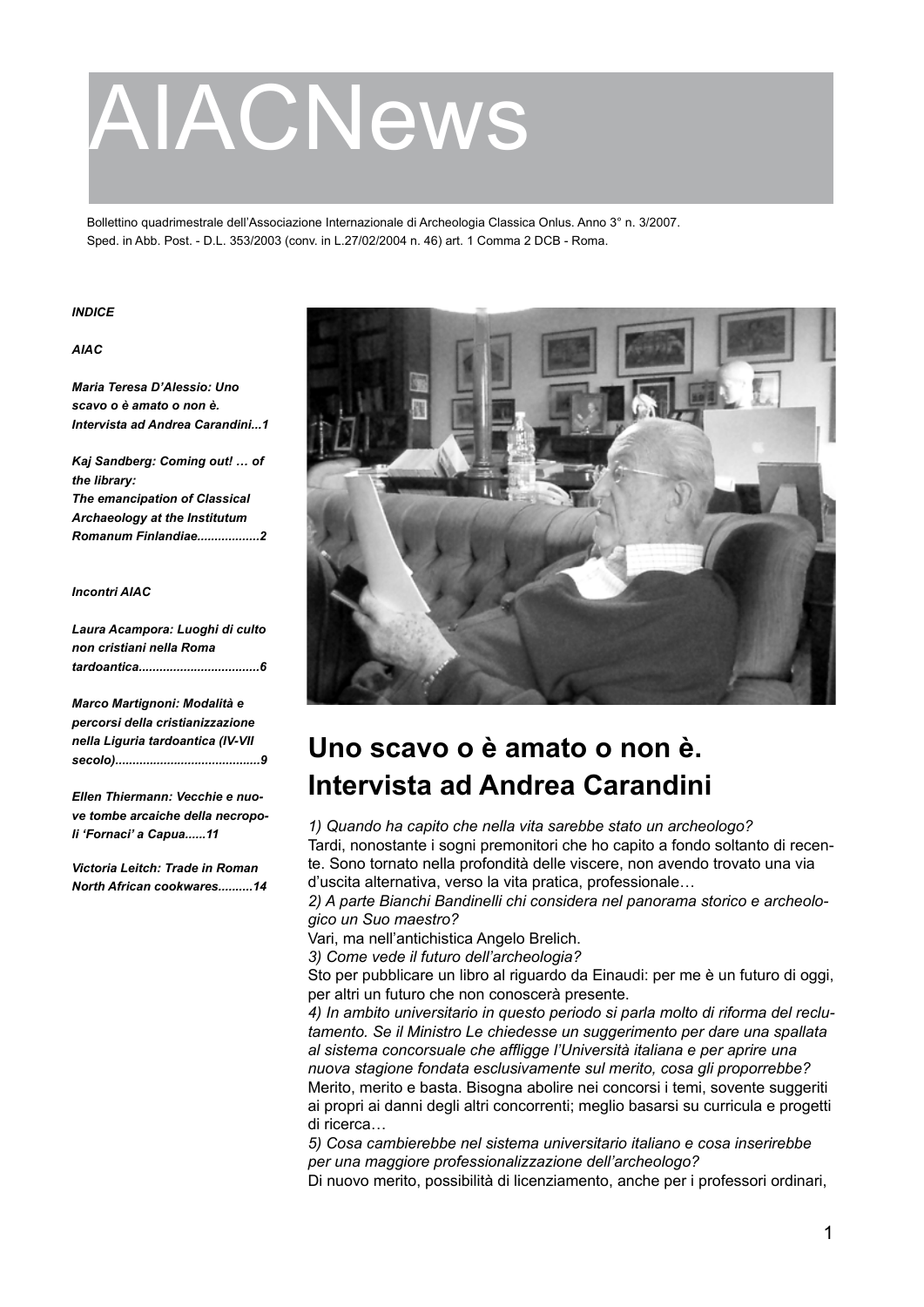che più non ricercano… Per la professionalizzazione, creare un sistema per la tutela, in cui non vi sia un abisso tra ricerca e conservazione, fra accademia e amministrazione… *6) Quali sono le qualità che un bravo archeologo deve assolutamente avere?* Servono rigore e genialità.

*7) Se potesse tornare indietro quali sbagli non rifarebbe come archeologo?*  Prestare troppo tempo e affezione a chi non se lo è meritato. Ma meglio stradare, che fare il tirchio…

*8) Il suo rapporto con storici e archeologi è sempre molto dialettico. Cosa manca secondo Lei nella tecnica di comunicazione scientifica?* 

Noi archeologi abbiamo una idea di cosa sia una edizione critica, la filologia; altri antichisti ignorano tutto di prospezioni e stratigrafie… Una base comune di conoscenze ci vuole. *9) Lei è un grandissimo comunicatore dell'archeologia e negli ultimi anni molto sta facendo per portare l'archeologia all'attenzione del grande pubblico. Cosa si può fare per incrementare questo avvicinamento?* 

Imparare a raccontare, la storia è racconto o non è.

*10) Nel corso della Sua carriera archeologica, Lei ha affrontato grandi temi in maniera ampia, completa ed esclusiva: la cultura materiale, le ville romane, le metodologie d'approccio alla ricerca archeologica, la Roma arcaica ecc. Pensa di avere esaurito questi argomenti? E se sì, quale sarà il Suo prossimo ambito di studio?* 

Roma considerata per periodi e in generale.

*11) Lo scavo o la ricerca che più Le è rimasto nel cuore?*  Scopritelo leggendo… Uno scavo o è amato o non è.

Maria Teresa D'Alessio

# **Coming out! … of the library: The emancipation of Classical Archaeology at the Institutum Romanum Finlandiae**

In recent years Finland has exported academic teachers in Classical Archaeology to universities and research institutions of foreign nations with long and glorious traditions in this particular field of research. Professor Eva Margareta Steinby, world-renowned for her work on Roman brick stamps and on the topography of the city of Rome, was titular of the chair of the Archaeology of the Roman Empire at *All Souls College, Oxford University*, 1994–2004. Dr. Jari Pakkanen, a specialist of note in Greek architecture, is a senior lecturer in Classical Archaeology at *Royal Holloway, University of London*. Dr. Arja Karivieri, best known for her work on the Athenian lamp industry in Late Antiquity, has held the position of research assistant at the *Swedish Institute in Rome* (involving substantial teaching responsibilities in Classical Archaeology) and is now a lecturer in Classical Archaeology at *Stockholm University*. Also the career of Dr. Björn Forsén (currently my colleague at the *Finnish Institute in Athens*), whose name is perhaps most commonly associated with field surveys in the Asea valley (Arcadia) and in the Kokytos river valley in Thesprotia (Epeiros), includes a spell of full-time teaching, as a lecturer in Classical Archaeology, at *Lund University*.

Against this background it is clearly something of a paradox that Classical Archaeology has not as yet established itself as an academic discipline in its own right in Finland,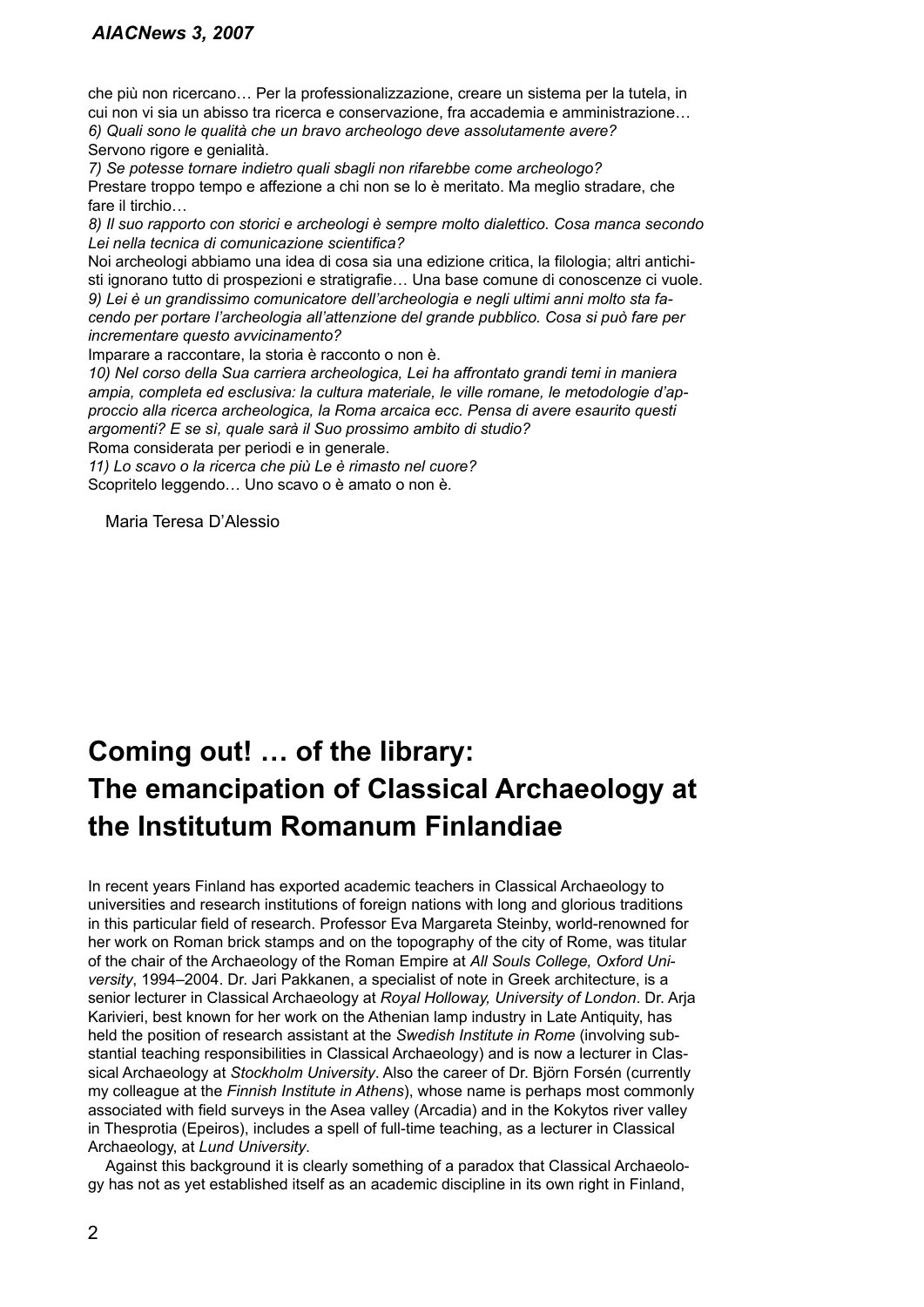where classical studies traditionally have had a markedly philological profile. Since the establishment of the first university in 1640 (when Finland was a part of Sweden) there have always been professorships in Greek, Latin and Classical Philology, but chairs in Classical Archeology are still conspicuously lacking. Thus the exodus of Finnish classical scholars that we have witnessed in the last decade does not reflect academic traditions in Classical Archaeology, but rather a lack of professional opportunities in this field of study. Currently only three universities – those of Helsinki, Turku and Oulu – offer the subject as a minor, and there are merely two full-time teaching positions in the country (at the universities of Helsinki and Oulu, in both cases lectureships). Finnish scholars who have attained proficiency in the material culture of the Classical World usually have their academic background in Art History, Classical Philology or "General History" (a monstruous subject, defined as the history outside of Finland or Scandinavia). – Alas, chairs specifically devoted to Ancient History are also lacking.

In Finland the study of the Classical World used to be a library based activity. Before World War II scholars working with problems pertaining to the Ancient World usually based their work exclusively on written, and usually literary sources – that is, for the most part leaving out (along with the archaeological material) epigraphic texts and documentary papyri. There are only four, but four very notable, exceptions to this general observation:

1) Johannes Sundwall (1877–1966) of Åbo Akademi University (Turku), arguably the most versatile classical scholar ever in Finland, published – in addition to more traditional studies of Greek and Roman authors – a number of very well-received inquiries based on the interpretation of Attic inscriptions and coins, of Lycian inscriptions of Asia Minor as well as of the newly unearthed Linear B -tablets of Knossos. Moreover, in studying prehistoric Italic urns and *fibulae* he earned the distinction of being the first Finnish scholar to engage in a discussion concerning issues relating to archaeological material of the Mediterranean World.

2) Herman Gummerus (1877–1948), in his research concerning the ancient economy, pioneered the use of stamps on *instrumentum* and of iconographical material (representations of production and commerce in sculptured artwork etc.) and published – largely on the basis of such evidence – a substantial survey of 'Industrie und Handel' (*RE* IX [1916], 1381–1535) ten years before the appearance of Michael Rostovtzeff's *magnum opus*, *The Social and Economic History of the Roman Empire* (1926). Having suffered from oblivion in the shadow of a larger, and much more attractively produced publication, Gummerus' innovative work – which for instance contains the first attempt at quantitative analysis of the servile workforce employed at Arezzo for the production of *terra sigillata* -pottery (based on its stamps) – has lately gained renewed recognition (see, for instance, G. Pucci, 'Inscribed instrumentum and the Ancient Economy' in J. Bodel [ed.], *Epigraphic Evidence. Ancient History from Inscriptions*, London ─ New York 2001, 139).

3) Gunnar Mickwitz (1906–39) fell at age 33 in the Winter War between Finland and the Soviet Union. Despite a very short life he succeeded in leaving an indelible mark on historical research in Finland. As author of a series of highly influential studies on Roman economy and society, based on the numismatic evidence, Mickwitz is still remembered with respect. The latest volume in the series of the *IRF* contains the proceeding of an international seminar on the contributions of this young scholar: M. Kajava (a cura di), *Gunnar Mickwitz nella storiografia europea tra le due guerre* (ActaIRF 34), Roma 2007.

4) Veikko Väänänen (1905–97) was an eminent linguist with a strong interest in the emergence of the Romance languages and their roots in Vulgar Latin. This interest brought him to Pompeii, where he devoted himself to the study of the *graffiti* found there. His dissertation, *Le latin vulgaire des inscriptions pompéiennes* (1937), is one of the best known products of Finnish research in the humanities.

Though, as we have seen, some classical scholars of Finland earned international renown already before the war, it remains true that Finnish scholarship in this field was mostly pursued in research libraries far from the Mediterranean. It is also very illustrative of the situation, and of the attitudes current in those times, that travel grants awarded to young Finnish classical scholars more often brought their recipients to the universities of Germany than to Italy or Greece. But it was also in Germany that scholars such as Sund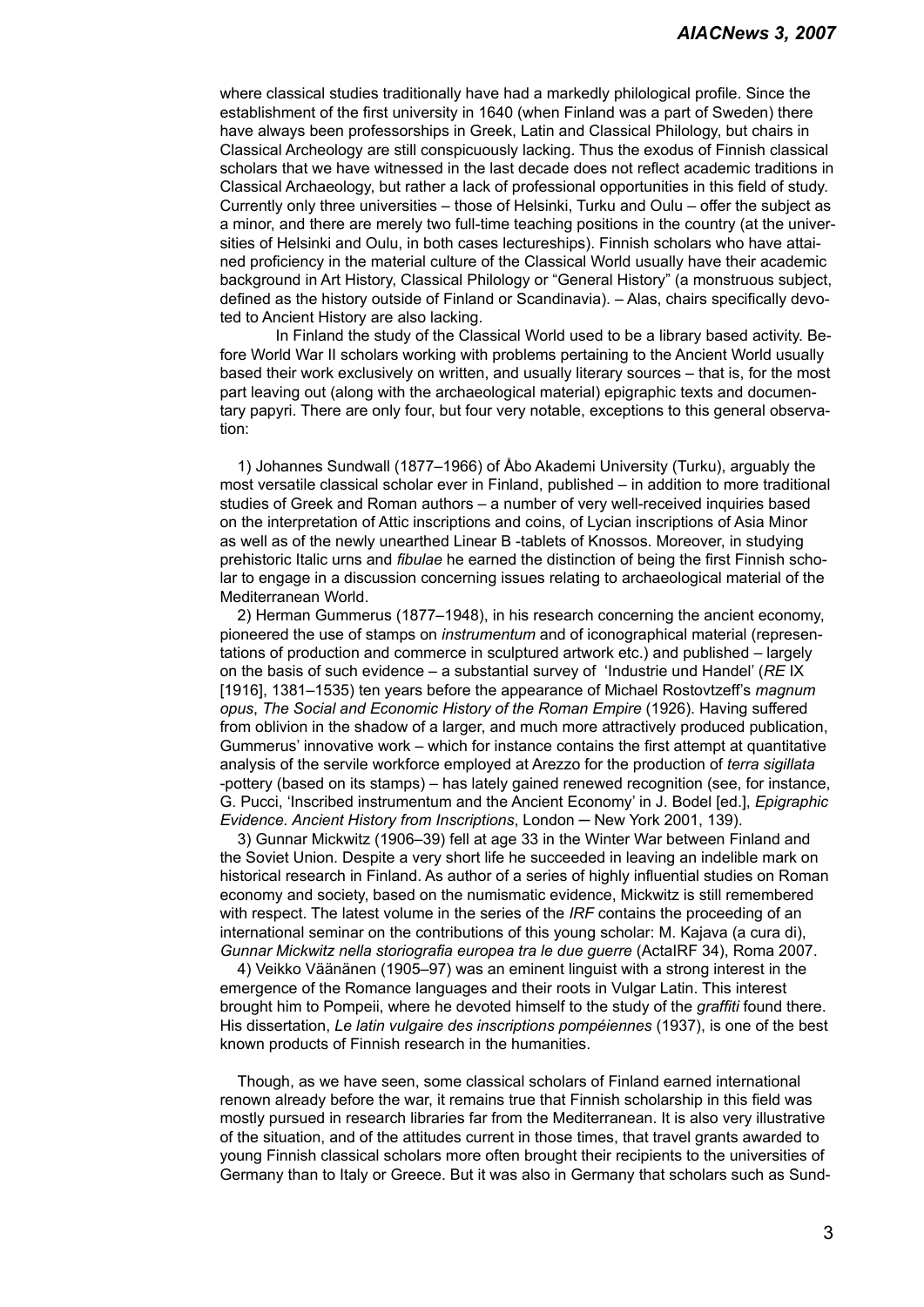wall and Gummerus became familiar with the most recent research in Classical Archaeology.

However, it was only with the establishment of research institutes on classical soil that Finnish classical scholarship has been brought into a more direct contact with material other than edited written sources. The *Institutum Romanum Finlandiae* was inaugurated in 1954, and the Φινλανδικό Iνστιτούτο Aθηνών (*The Finnish Institute at Athens*) in 1984. It is hard to overstress the significance of these institutions, which have made longer visits in Italy and Greece a normal element in the curriculum of our students. The institutes have also made possible research projects requiring long-term presence in these countries.

As for the research activity at the *IRF*, at the outset this was conditioned not only by the imposing weight of long academic traditions, but also by the limited resources of a nation that recently, in two consecutive wars with the Soviet Union, had lost a substantial share of its industrial capacity and, on top of that, been forced to pay a huge war indemnity. Henrik Zilliacus, the first director appointed to lead a research project at the institute (1956–59) had to take into account a) the nature of the training of the young classical scholars that offered themselves for collaboration and b) the fact that there were no funds available for archaeological excavations. The solution he came up with is the origin of the famous "Helsinki School" of Latin Epigraphy.

Zilliacus – intrigued by the presence of numerous unedited inscriptions in the museums of Rome – obtained the permission to study and publish the Early Christian inscriptions housed in the Galleria Lapidaria of the Vatican Museums. When also his successor, the aforementioned Veikko Väänänen, chose as his research topic the *graffiti* found on the Palatine, the epigraphical research tradition of the Finnish institute can be said to have been born. But the work at the institute was far removed from the philological traditions of old. The study of the Palatine material also entailed the structures in which in the texts had been found, i.e. the *Domus Tiberiana* and the *Paedagogium*. The project thus represents an important step in the gradual inclusion of material culture into the study of the Ancient World. This is even more true of the third project (1962–65), which, under the direction of Jaakko Suolahti, focused on the brick industry in the Tiber valley in the imperial period. Though an epigraphical project, with the stamps on the bricks firmly in focus, its members had to consider building activity in Ostia and the process of brick production itself. This last aspect was given full attention – the work on the material included mineralogical clay analysis.

Epigraphy has retained a strong hold of research activities at the *IRF*. Veikko Väänänen, who returned to the institute for a second time for the academic year of 1968–69, directed the study and publication of the funerary inscriptions of the necropolis found in the 50's during the construction of the Autoparco Vaticano. Other directors with projects focusing on inscriptions, or with a strong element of epigraphy, are Heikki Solin (1976– 79), Anne Helttula (1989–92), Christer Bruun (1997–2000) and Mika Kajava (2003–2006).

When it comes to archaeological excavations in the Mediterranean World, Finland can pride itself with a curious *primato*. Carl Fredrik Fredenheim (1748–1803), who is widely remembered as the conductor of the first scientific excavation in the Forum Romanum in 1788–89, was a native of Turku in Finland. But this was, admittedly, in a period when Finns were all Swedish subjects. A more accurate truth is that Finnish scholars have gained experience in this kind of work only very recently. The excavations at the Latin settlement of Ficana (Acilia), which were carried out in the period 1975–80 as a collaboration between the four nordic institutes in Rome and the *Sovrintendenza Archeologica di Ostia*, is the first dig on classical soil featuring a significant Finnish participation. But from then on scholars from Finland have been spotted fairly regularly in archaeological trenchs in both Italy and Greece, as well as elsewhere in the Mediterranean World.

At this point an overview of Finnish archaeological work in Italy will be provided. Information about the activities of the *Institute in Athens*, and about the *Petra Project* in Jordania can be found on the following websites:

http://www.finnishinstitute.gr/ENG/kenttatyotENG.htm http://www.fjhp.info/mainpage.htm.

Nearly exactly two hundred years after Fredenheim's excavation at the *Basilica Iulia*

## ASSOCIAZIONE INTERNAZIONALE DI ARCHEOLOGIA CLASSICA (AIAC)

Sede: Via degli Astalli 4. Orario di apertura dell'ufficio: lunedì - martedì - venerdì: ore 16.00 - 18.00.

Recapito postale: Piazza San Marco, 49, I-00186 Roma, Italia. Tel./fax: ++39 06-6798798 Web: www.aiac.org E-mail: info@aiac.org Codice fiscale: 80241430588 Partita Iva: 05952871001 Banca Intesa ABI 03069 CAB 05057 C/C 3235030171 IBAN: IT76 H030 6905 0570 0323 5030 717 BIC: BCI TIT MM709

#### *AIACNews*

Direttore responsabile: Maria Teresa D'Alessio (tessa@inwind.it). Editore: Associazione Internazionale di Archeologia Classica onlus (AIAC). Piazza San Marco, 49 I-00186 Roma. Tel. / fax ++39 06 6798798. E-mail: info@aiac.org Homepage: http://www.aiac.org Redazione: Olof Brandt, Helga Di Giuseppe. Registrazione Tribunale di Roma: n. 333/2005 del 12 agosto 2005. Stampatore: Spedalgraf S.r.l. Via dello Scalo Tiburtino s.n.c. 00159 Roma Chiuso in tipografia:

il 12 settembre 2007.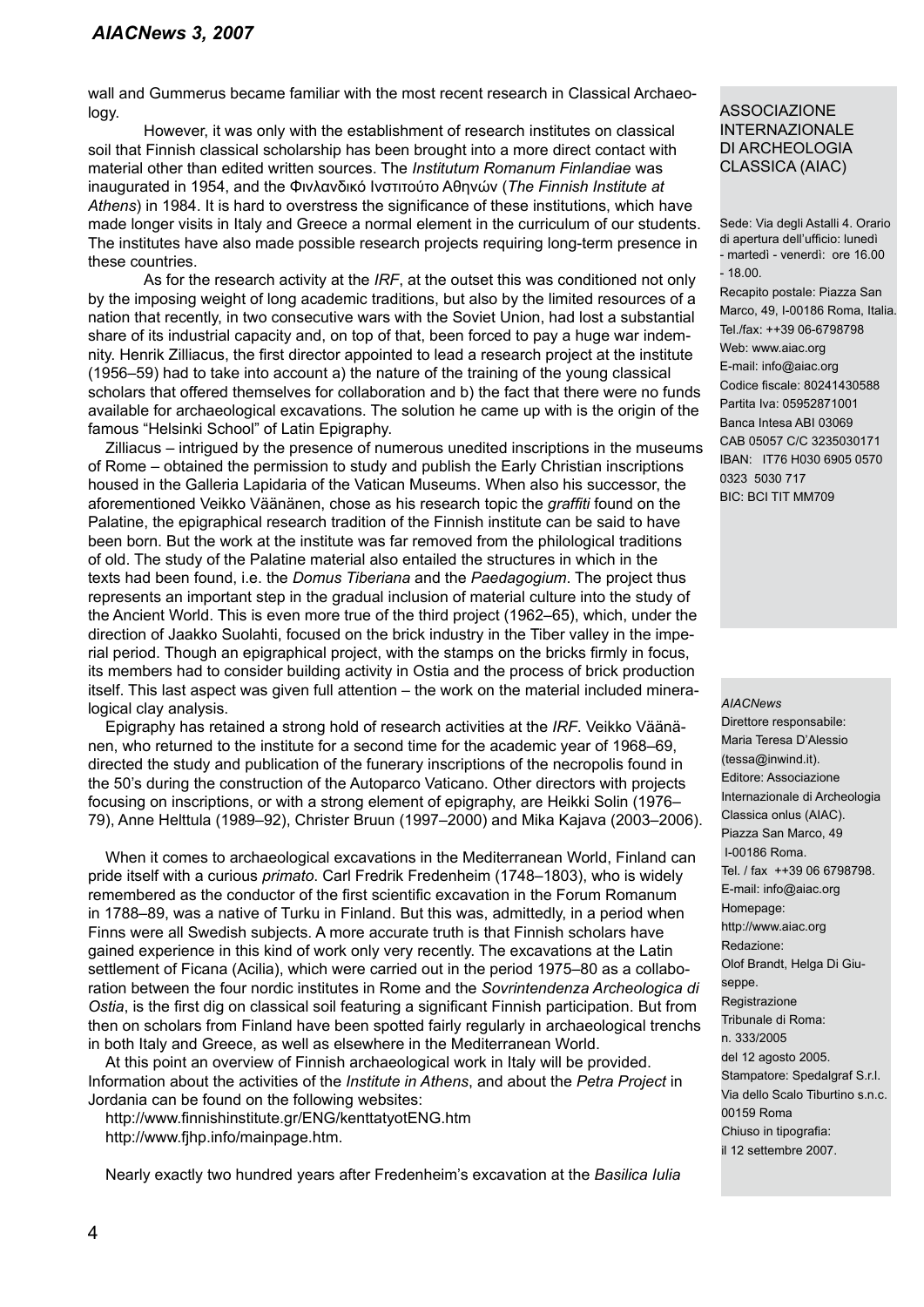the Forum Romanum witnessed the arrival of another excavator of Finnish extraction. Eva Margareta Steinby, who was director of the *IRF* (for the first time) in the period 1979– 82, had initially chosen the topography of the Vatican area as her research topic. Already this project represented, in terms of source materials and methodology, a major novelty in the history of the Finnish institute, where most of the research had been concerned with epigraphy. However, on learning that Ferdinando Castagnoli was preparing a monograph on her very subject, Steinby abandoned her original plan and turned to hard core archaeology. She was entrusted, by the *Soprintendenza Archeologica di Roma*, with the excavation of the area of *Lacus Iuturnae* in the Forum. In the annals of Finnish classical scholarship this excavation, carried out 1982–85, stands out as the first archaeological excavation on classical soil directed by a Finnish scholar.

In a discussion of the role of classical archaeology at the *IRF*, it should be noted that none of its directors has passed his or her term directing an excavation – as a matter of fact, not even Steinby, whose excavations commenced in the year when she left the directorship. And with the sole exception of Henrik Lilius (1972–76), an art historian, all directors have had their academic background primarily in Classical Philology or General History. In spite of this, the activities of our institute nowadays comprises archaeological research on a fairly regular basis. And there is an ever increasing number of Finnish scholars who have gained their primary competence in archaeological material.

*The Palatine East Excavations*, carried out as a collaboration between the *American Academy in Rome* and the *Soprintendenza Archeologica di Roma* in the period 1989–95, had a strong presence of young students from Finland. One of these went on to write a monograph, based on his dissertation, on the material he had been assigned to study: Janne Ikäheimo, *Late Roman African Cookware of the Palatine East Excavations, Rome. A Holistic Approach* (BAR International Series 1143), Oxford 2003.

In the period 1998–2002 all the four nordic institutes in Rome and the *Soprintendenza Archeologica di Roma* carried out excavations of a Roman villa at Nemi, in the Alban Hills. Again, this work has given a host of young Finnish scholars valuable experience in Classical Archaeology. Many of these, most notably Ria Berg and Eeva-Maria Viitanen, are currently engaged in archaeological work in Pompeii, where a Finnish team has been studying *insula* IX.3 since 2003. Though this project, *Expeditio Pompeiana Universitatis Helsingiensis*, is not directly associated with the *IRF*, it is lead by scholars with a background at the institute (Prof. Paavo Castrén and Dr. Antero Tammisto).

Currently there are also other Finnish excavators working in Italy. Near Monterotondo (provincia di Roma) *The International Crustumerium Project* is under way since 2004. In this collaboration between the universities of Cambridge and Oulu and the *Soprintendenza Archeologica di Roma* two of the excavators in charge are Finnish scholars. The funerary excavations, relating to the sub-project *Remembering the Dead*, are directed by Dr. Ulla Rajala (who got her training in Britain). The settlement prospection and excavations relating to the other sub-project, *Looking for the Living*, are directed by Dr. Eero Jarva of the *University of Oulu* (formerly researcher, in various capacities, at the *IRF*).

In order to make this account of the research at the *IRF* more representative of the actual state of affairs, I will conclude with a short note on the work of the research assistants and the grantees of the major scholarships. Though their research has been carried out as individual efforts, and not as larger projects with additional funding from the operative budget of the institute, it should be duly noted that some of these efforts has materialized as monographs in Classical Archaeology. This is true of two of the former assistants of the institute: Dr. Eero Jarva's published dissertation is entitled *Archaiologia on Archaic Greek Body Armour* (Rovaniemi 1995), and that of Dr. Antero Tammisto *Birds in Mosaics. A Study on the Representation of Birds in Hellenistic and Romano-Campanian Tessellated Mosaics to the Early Augustan Age* (ActaIRF 18, Rome 1997). Among the research grantees we should note that Ria Berg, Eeva-Maria Viitanen and the aforementioned Janne Ikäheimo are actively contributing to the international discussion in Classical Archaeology.

Kaj Sandberg Director of the *Institutum Romanum Finlandiae*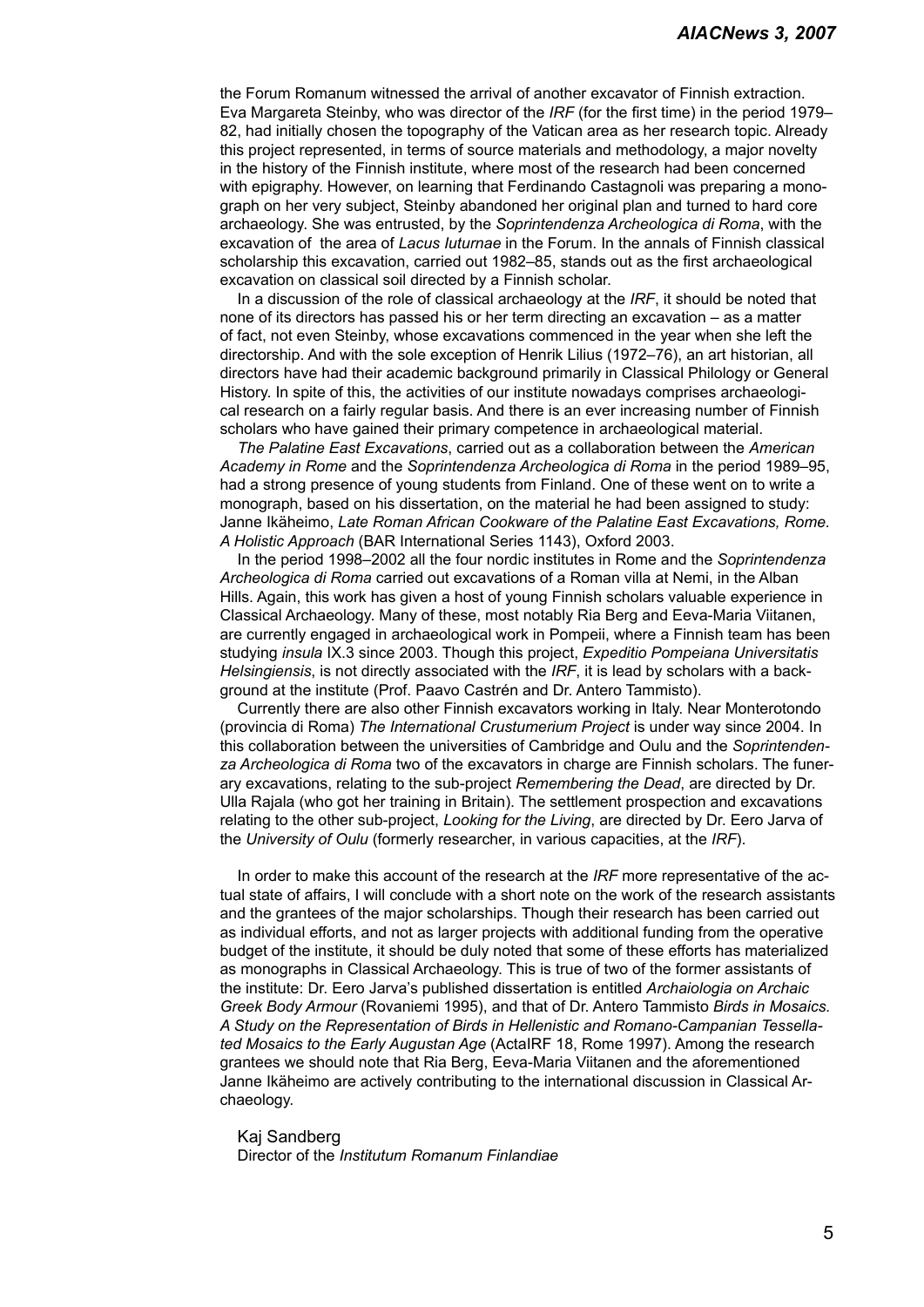## **Luoghi di culto non cristiani nella Roma tardoantica**

L'argomento trattato intende rielaborare i risultati approfonditi nell'ambito di una ricerca più ampia , nata dall'esigenza di proporre una lettura in chiave di compresenza in ambito religioso nel quadro dei fenomeni di trasformazione della città di Roma tra III e V secolo.

L'indagine ha interessato l'area *intra muros* e l'immediato suburbio entro il III miglio, e si è basata essenzialmente su una ricognizione, che si è cercato di rendere il più completa ed esaustiva, di tutti i luoghi di culto genericamente definibili "non cristiani", tramite l'analisi delle fonti presumibilmente indicanti una qualsiasi traccia di continuità di frequentazione a cominciare, laddove possibile, dalle evidenze archeologiche (comprendendo anche le indicazioni fornite dall'epigrafia, dalla decorazione architettonica e scultorea…), integrando e valorizzando ulteriori dati tratti anche da altri tipi di documenti storici, letterari, giuridici, e privilegiando naturalmente i casi in cui queste varie testimonianze convergono.

Assumendo come base di partenza la situazione del III secolo, in cui la città risulta ancora ben connotata nei suoi elementi "pagani", si è quindi effettuata un'analisi sia in senso cronologico e diacronico, verificando le eventuali persistenze e mutazioni nell'ambito dei secoli considerati, sia in senso topografico, studiando quindi la collocazione relativa dei luoghi di culto nell'ambito delle quattordici regioni augustee e del territorio suburbano preso in esame, portando all'evidenziazione di alcune linee comuni e di fenomeni che si riscontrano similari in varie zone della città, come ad esempio l'assoluta preponderanza, in determinati settori, delle attestazioni di luoghi di culti di matrice orientale, particolarmente nelle regioni II, III, XIV, forse da mettere in correlazione anche con particolari elementi etnico-culturali di insediamenti localizzati e in qualche modo circoscritti, o anche quanto succede per le aree centrali, dove si osserva in generale uno spiccato grado di continuità, soprattutto relativa ai culti tradizionali, testimoniando così il fatto che la città conserva a lungo il suo cuore politico-sacrale.

Nel IV secolo si presenta un quadro ancora ben strutturato con una consistente quantità di attestazioni, che però presentano in alcuni casi problemi di verifica, in quanto legati essenzialmente alle citazioni dei Cataloghi Regionari, mentre a volte la persistenza dei luoghi di culto può essere messa in relazione con peculiarità fruitive degli stessi in senso "extra-religioso", come nel caso del tempio del Sole, collegato con la distribuzione dei *vina fiscalia* e con il vicino *forum suarium*, o anche in quello dell'Iseo Campense, per cui si ipotizza una connessione con le attività dell'annona (e il cui abbandono sembrerebbe non essere anteriore al VI secolo, cfr. Lanciani 1883, p. 58)

Le indicazione di continuità sono state quindi messe in parallelo con il fenomeno della cristianizzazione e del suo particolare sviluppo, che si manifesta in tempi e modalità differenti e che proprio in questo periodo, dopo aver cominciato a caratterizzare il paesaggio suburbano già dagli inizi del III secolo, tramite la creazione di diversi nuclei funerari collettivi, si manifesta anche nel tessuto urbano con le sue prime evidenze monumentali (Fiocchi Nicolai 2001, p. 49).

Il V sec. può essere considerato un momento in qualche modo di cesura rispetto alle analisi di queste dinamiche; il quadro degli insediamenti cultuali risulta sicuramente impoverito, anche se alcuni nuclei con indicazioni più marcate di continuità possono essere lo stesso individuati, come ad esempio nei settori dell'Aventino e del Celio.

L'analisi ha evidenziato come la costruzione degli edifici ecclesiali e la loro distribuzione nel tessuto urbano non provochi situazioni di rottura con i santuari pagani, ma anzi determini spesso una convivenza tra le due modalità cultuali, che risulta solo raramente conflittuale, e sempre in maniera ipotetica.

Il panorama appena delineato nelle sue componenti essenziali deve essere integrato anche dalle problematiche legate alla legislazione, che nel corso del tempo mirava ad un duplice obiettivo: da un lato eliminare progressivamente il paganesimo, dall'altro proteggere il patrimonio monumentale della città, che era anche segno di potere arrivando, nel

*Dall'Incontro AIAC del 12 febbraio 2007 "Paganesimo e Cristianizzazione tra persistenza e affermazione" moderato da Caroline Goodson* 

Lo studio è condotto nell'ambito delle ricerche, tuttora in corso, per la tesi di Dottorato presso il Pontificio Istituto di Archeologia Cristiana; le indagini hanno fornito nuovi spunti di approfondimento per lo sviluppo del tema che ho intrapreso a trattare per il dottorato di ricerca in Archeologia e antichità post-classiche presso l'Università "La Sapienza" di Roma dal titolo "Forme di persistenza degli edifici templari nella Roma tardoantica e altomedievale: continuità d'uso, rifunzionalizzazioni, salvaguardia degli apparati monumentali", sotto la direzione scientifica della Prof. ssa Lucrezia Spera.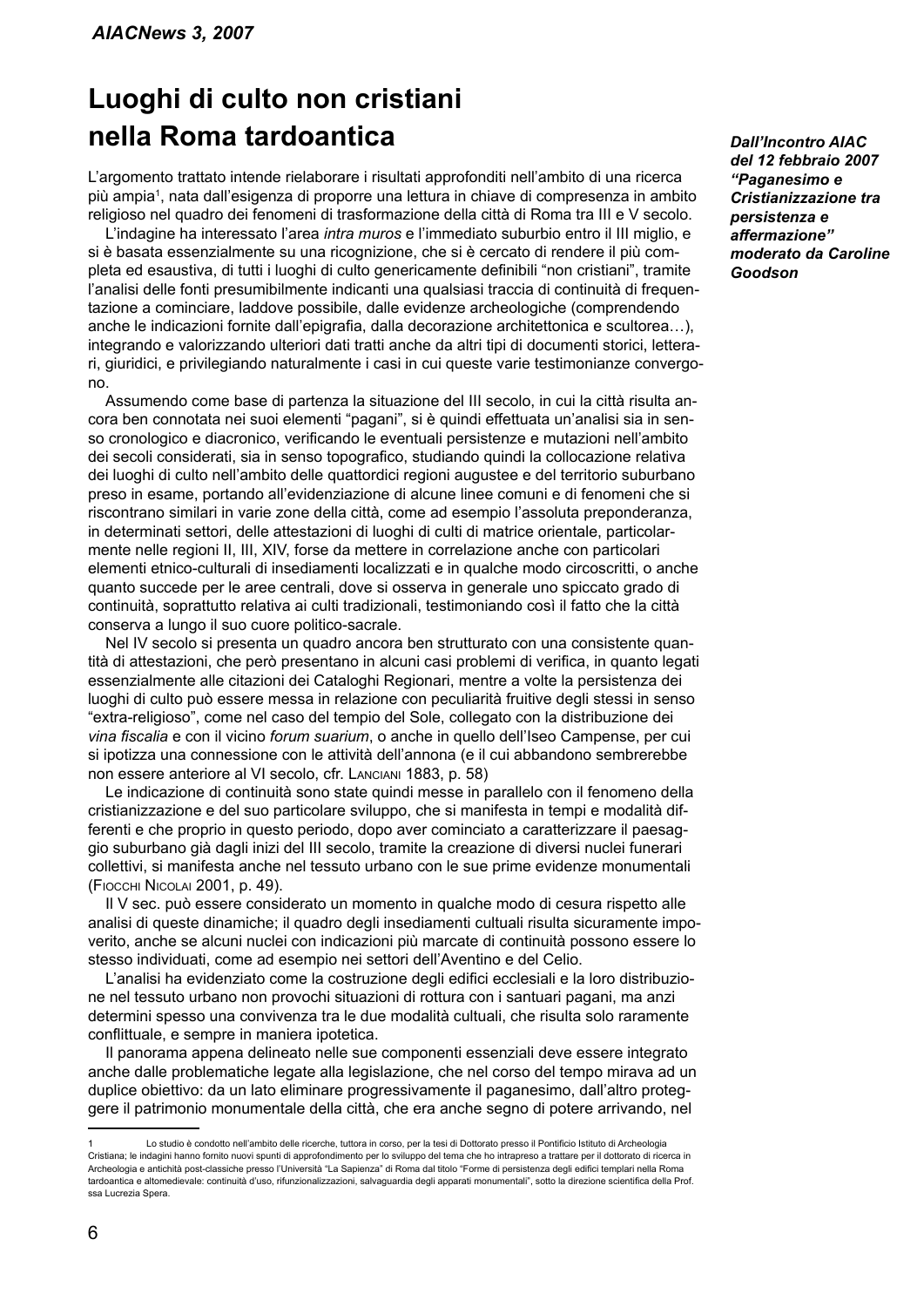

*Fig. 1: distribuzione dei luoghi di culto attivi nel IV secolo (rielaborazione da Fiocchi Nicolai 2001).*

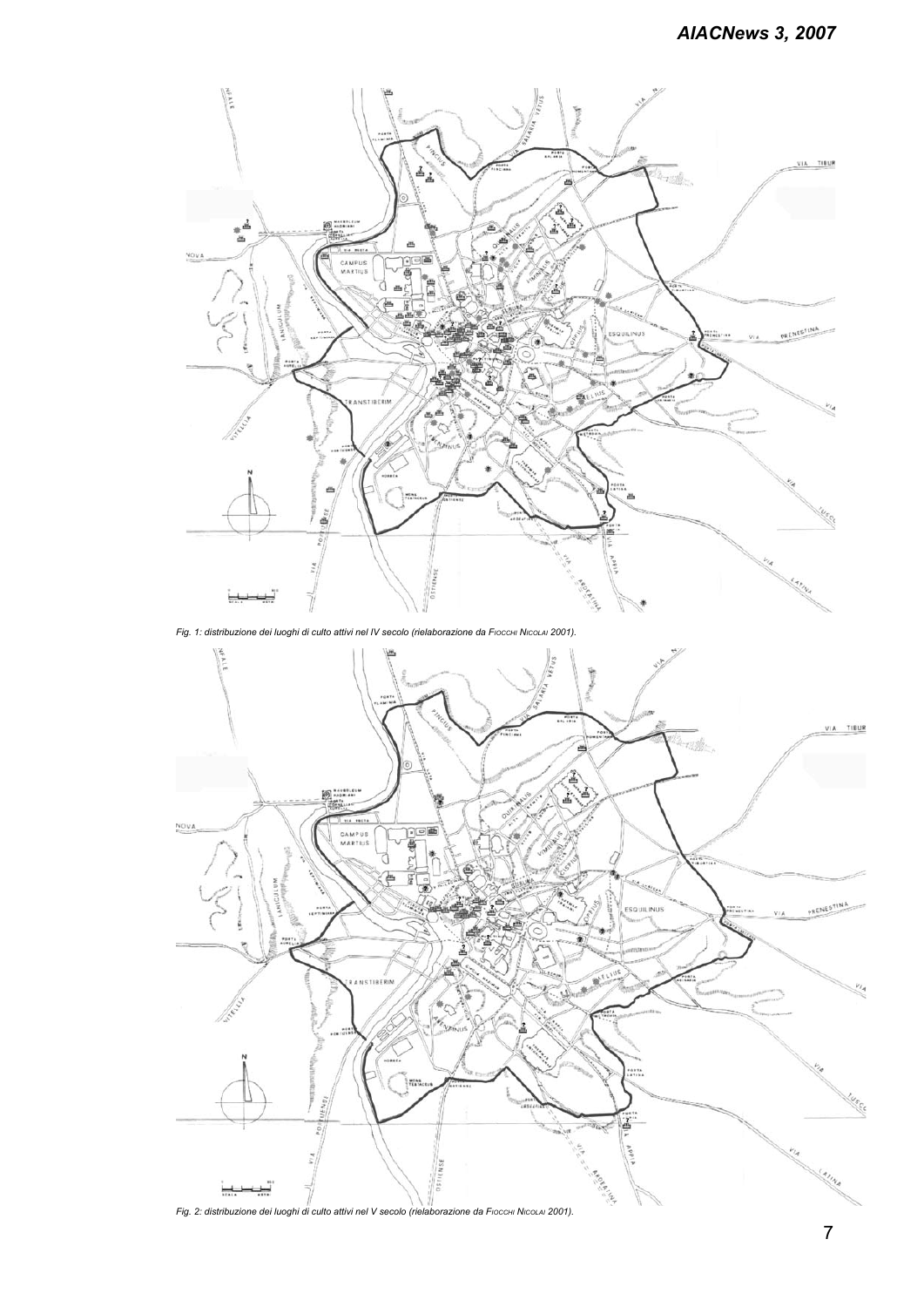## *AIACNews 3, 2007*

pieno V secolo, ad una normativa che si occupa quasi esclusivamente del destino dei santuari pagani, della loro salvaguardia e manutenzione (cfr. ad esempio Gopparp 2006; per il riuso dei templi pagani in senso cristiano, Cantino Wataghin 1999).

Naturalmente questo studio si presenta con un carattere decisamente preliminare, volto a raccogliere piuttosto una documentazione di base, e da inserire in una più ampia prospettiva di ricerca, e di approfondimento di particolari fenomeni e suggestioni appena intravisti, con l'obiettivo di recuperare elementi utili per ricostruire la facies religiosa della città e del suburbio nei secoli considerati, per arrivare alla persistenza dell'aspetto "formale" dei templi: la continuità dell'impatto monumentale nell'ambito della storia della città sarà sicuramente una linea di ricerca da approfondire e perfezionare; basti citare in questo senso il brano di Procopio a proposito del tempio di *Ianus Geminus* (*bell. Goth.* 1, 25) del quale descrive le porte "sigillate" anche durante periodi di guerra ancora nel VI secolo, rendendo plausibile ipotizzare una analoga situazione in qualche modo cristallizzata, tendente comunque a preservare emergenze peculiari nell'ambito dell'assetto urbano precedente, pur nell'interruzione delle loro funzioni primarie.

Laura Acampora lauracampora1@yahoo.it Pontificio Istituto di Archeologia Cristiana

#### **Abbreviazioni Bibliografiche**

Cantino Wataghin 1999: G. Cantino Wataghin, Ut haec aedes Christo Domino in ecclesiam consecretur. *Il riuso cristiano di edifici antichi tra tarda antichità e alto medioevo*, XLVI Settimana CISAM (16-21 aprile 1998), Spoleto, pp. 673-749

Fiocchi Nicolai 2001: V. Fiocchi Nicolai, *Strutture funerarie ed edifici di culto paleocristiani di Roma dal IV al VI secolo,* Città del Vaticano

Gobbard 2006: Ch. J. Goddard, *The evolution of pagan sanctuaries in Late Antique Italy (fourth-sixth century A.D.): a new administrative and legal* framework, in Les cités de l'Italie tardo-antique, IVe-VIe siècle : institutions, économie, société, culture et religion (Actes du colloque, Rome, Ecole française de Rome, 11-13 mars 2004), a cura di M. Ghilardi, Ch. J. Goddard, P. Porena, Roma, pp. 281-308

Lanciani 1883: R. Lanciani, *L'Iseum et Serapeum della regione IX*, BCom XI, pp. 33-60

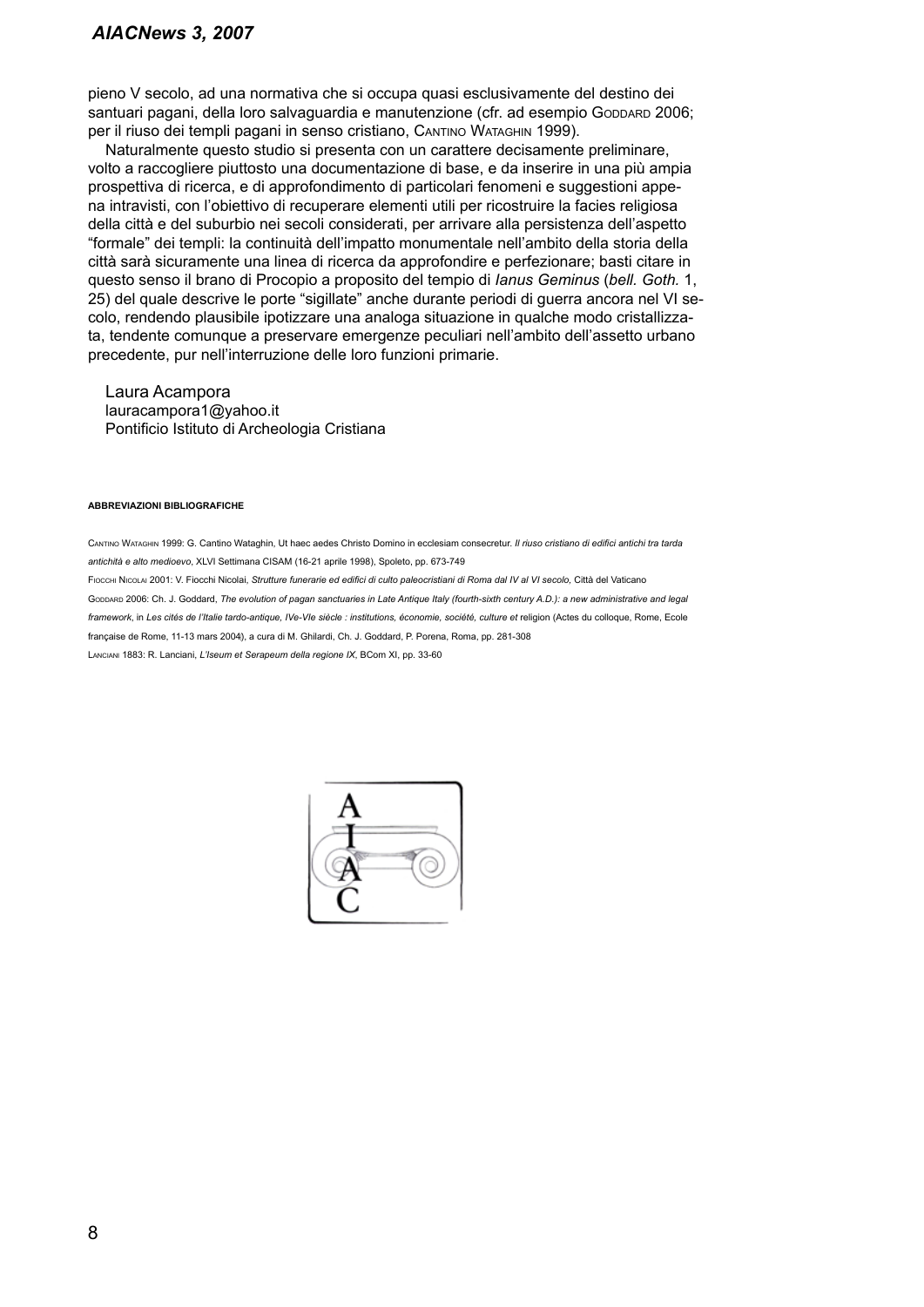# **Modalità e percorsi della cristianizzazione nella Liguria tardoantica (IV-VII secolo)**

*Dall'Incontro AIAC del 12 febbraio 2007 "Paganesimo e Cristianizzazione tra persistenza e affermazione" moderato da Caroline Goodson* 

Le più recenti acquisizioni in campo archeologico (*Archeologia* 1998; Frondoni 2003) permettono di proporre alcune ipotesi sulla diffusione del cristianesimo in Liguria, attestato epigraficamente dal 362 d.C. (iscrizione da Perti), e di delineare con una certa precisione la geografia dei più antichi insediamenti ecclesiastici urbani e rurali, ripercorrendo ipoteticamente i percorsi che ha seguito l'evangelizzazione della regione.

Una volta ridimensionata la portata di presunte esperienze eremitiche sulle isole liguri, di cui l'archeologia non offre prove inconfutabili (Pergola et al. 2003), la maggior parte delle più antiche attestazioni cristiane liguri si colloca in corrispondenza dei porti e dei percorsi viari ufficiali, situazione che non desta sorpresa in una regione quasi totalmente montuosa, con coste impervie e scarsi punti di facile attracco.



*Fig. 1: Viabilità e insediamenti ecclesiastici nella diocesi di Luni*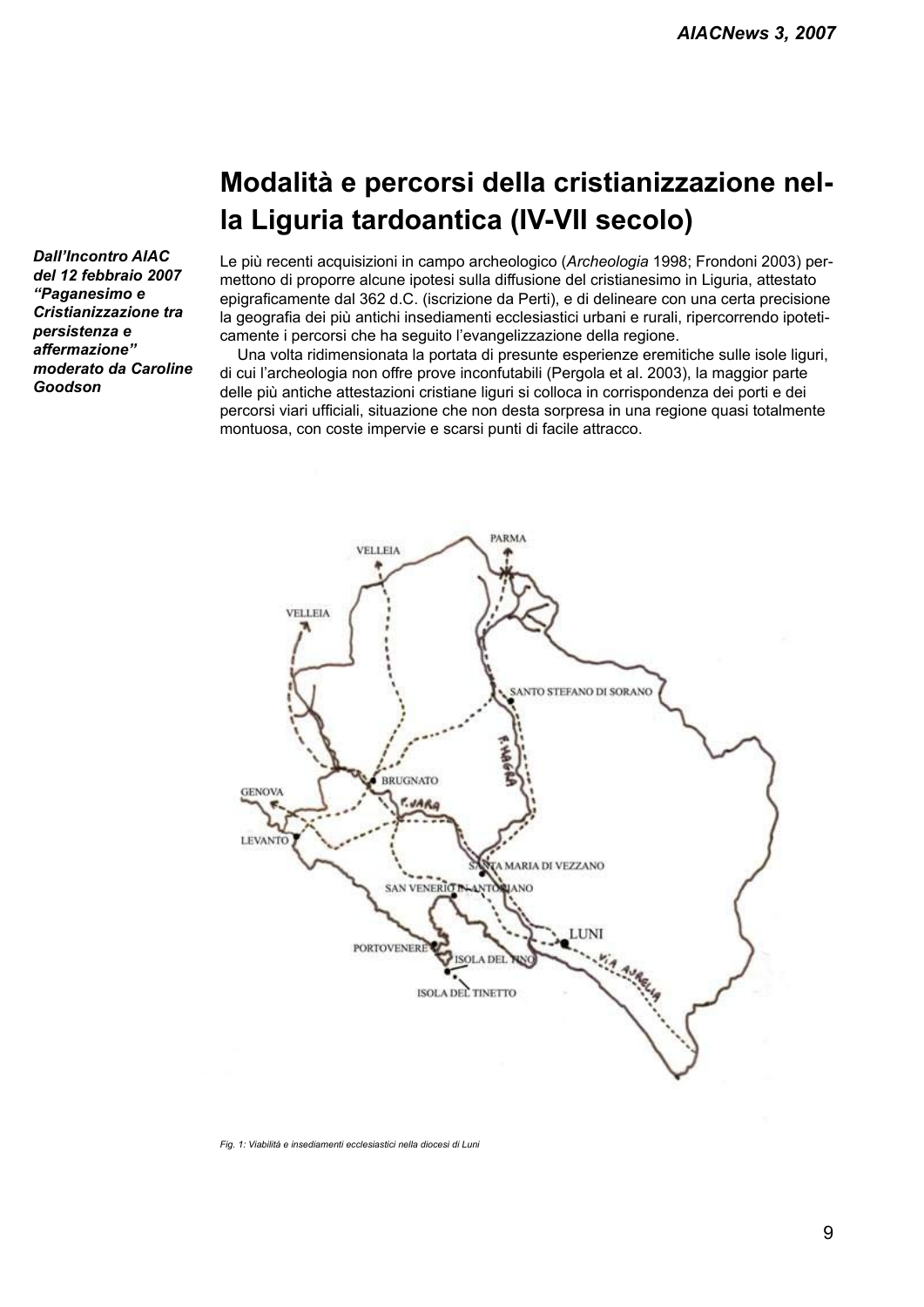

*Fig. 2: Il territorio di Finale e Vado Ligure*

Ad Albenga e a Luni le fasi più antiche dei complessi episcopali hanno una cronologia in piena sintonia con la data di attestazione del primo vescovo storicamente noto, cioè gli anni intorno alla metà del V secolo. Ad Albenga rimangono anche due esempi di chiese cimiteriali extra-urbane, San Calocero (origine tra il IV e il V sec.) e San Vittore (V sec.), alle quali va aggiunta la recente scoperta del complesso di culto di San Clemente (Massabò 2006), con vasca battesimale e sepolcreto, che tra la fine del V e l'inizio del VI secolo si impiantò su strutture termali di età imperiale.

La diffusione del cristianesimo dalle città verso l'interno della regione dovette seguire alcune vie obbligate: in alcuni casi l'attività di un vescovo particolarmente attento all'evangelizzazione della propria diocesi, in altri la presenza di strade di grande traffico commerciale e umano, che potevano aver favorito lo sviluppo di insediamenti le cui comunità vennero presto a contatto con il nuovo credo.

Nel Levante ligure un ruolo privilegiato sembra essere stato assunto dalla diocesi di Luni e in particolare dal vescovo Venanzio, che ebbe contatti con Gregorio Magno. Proprio intorno agli anni del suo episcopato o poco dopo si pongono i primi insediamenti ecclesiastici rurali del territorio diocesano lunense. Tra questi non compaiono ancora *ecclesiae baptismales*, ma edifici le cui funzioni si collegano a situazioni particolari: presenza di sepolture privilegiate (San Venerio di Migliarina e Santa Maria di Vezzano Ligure), fondazioni in probabili edifici privati (Cattedrale di Brugnato) o collegate a insediamenti di natura militare (Santo Stefano di Sorano). In tutti i casi sembra avere un ruolo di una certa importanza il legame con la viabilità.

Il Ponente ligure presenta già dal VI secolo un certo numero di *ecclesiae baptismales* (Capo Don presso Riva Ligure, Pieve del Finale, San Paragorio a Noli e San Pietro di Albisola), che testimoniano una capillare diffusione del cristianesimo anche in ambito rurale e una notevole vitalità delle comunità. Si tratta di fondazioni legata a insediamenti di età imperiale lungo la *via Aurelia/Julia Augusta*. Non è ancora possibile attribuirne l'origine a una programmata attività dei vescovi, tesa a rafforzare la propria ingerenza nella vita religiosa delle varie comunità esistenti nella loro diocesi, ma a Noli e a Pieve del Finale gli edifici di culto assunsero una funzione di poli di accentramento della popolazione, forse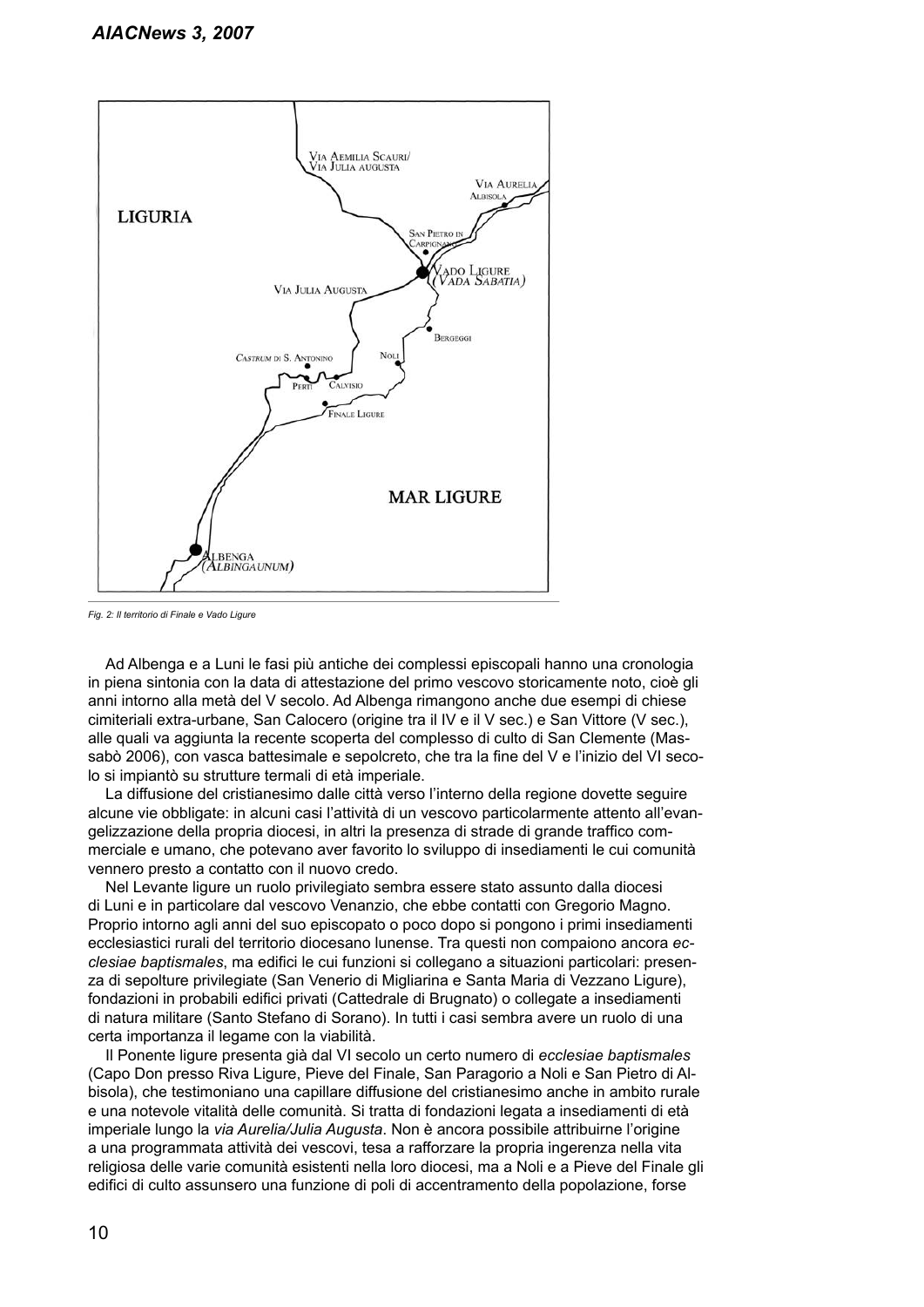anche alternativi al centro diocesano.

Sempre la *via Julia Augusta* o una sua diramazione si presenta in connessione con la nascita di nuovi insediamenti cristiani sia nel territorio di Finale Ligure (San Cipriano di Calvisio, V-VI scolo), che in quello di Vado (San Pietro in Carpignano, VI secolo). Entrambe le fondazioni si inseriscono all'interno di insediamenti di età imperiale, nel caso del San Pietro di tipo privato.

Il panorama del cristianesimo ligure antico andrà sicuramente ampliato con nuove acquisizioni, ma già oggi possiamo ritrovare quella serie di manifestazioni caratteristiche del cristianesimo più antico (*ecclesiae baptismales*, oratori privati, chiese cimiteriali), grazie alle quali ci risultano sempre più articolate le dinamiche di insediamento e diffusione della nuova religione nelle città e in ambito rurale.

Marco Martignoni marty.71@alice.it Pontificio Istituto di Archeologia Cristiana

ABBREVIAZIONI BIBLIOGRAFICHE

*Archeologia* 1998 = *Archeologia cristiana in Liguria. Aree ed edifici di culto tra IV e XI secolo*, a cura di A. Frondoni, Genova 1998 Frondoni 2003 = A. Frondoni, *Chiese rurali fra V e VI secolo in Liguria*, in *Chiese e insediamenti nelle campagne tra V e VI secolo*, IX Seminario sul tardo antico e l'alto medioevo (Garlate, 26-28 settembre 2002), a cura di G. P. Brogiolo, Mantova 2003, pp. 131-171 Massabò 2006 = B. Massabò, *Albenga (Sv). L'area archeologica nell'alveo del Centa: le terme pubbliche romane e la chiesa di San Clemente*, «Fasti Online Documents & Research», 70 (2006), http://www.fastionline.org/php/download.php?file=FOLDER-it-2006-70.pdf Pergola et al. 2003 = Ph. Pergola-B. MAZZEI-F. SEVERINI, *L'implantation chrétienne dans les îles mineures des archipels toscan et ligure (Antiquité tardive et haut Moyen Âge)*, in *Des îles côte à côte. Histoire du peuplement des îles de l'Antiquité au Moyen Âge (Provence, Alpes-Maritimes, Ligurie, Toscane)*, Actes de la table ronde de Bordighera (12-13 décembre 1997), sous la direction de M. PASQUALINI et VARALDO en collaboration avec M. PAGNI, supplément au «Bulletin Archéologique de Provence», I (2003), Aix-en-Provence-Bordighera 2003, pp. 193-204



## **Vecchie e nuove tombe arcaiche della necropoli 'Fornaci' a Capua**

Si presentano in questa sede alcuni aspetti del progetto di dottorato -ancora in corso- "*Campania aperta*. Untersuchungen zu kulturellen Identitäten in Kampanien vom 6. bis 5. Jahrhundert v. Chr. anhand der Nekropole von Capua in ihrem regionalen Kontext" che ha l'obiettivo di contribuire ad una descrizione approfondita della comunità capuana nel periodo fra il VI ed il V sec. a.C. e a creare un approccio alla sua identità culturale sulla base di uno studio complessivo delle necropoli nel loro contesto campano.

Capua riveste per la Campania pre-romana un ruolo altrettanto eccezionale che difficile. Impostato già nel IX secolo nella fertilissima pianura campana si è sviluppato in uno, o addirittura, il più importante centro della Campania anche sul piano culturale in dialettica con le colonie greche e l'Etruria. La lacunosa documentazione archeologica rimane però un ostacolo ricorrente nel dibattito sul suo carattere culturale, sociale ed etnico (Heurgon 1942, Johannowsky 1983, *Convegno Benevento* 1992, *Atti Taranto* 1999, Cerchiai 1995)

*Dall'Incontro AIAC del 29 ottobre 2007 "La morte e i suoi riti" moderato da Gilda Benedettini*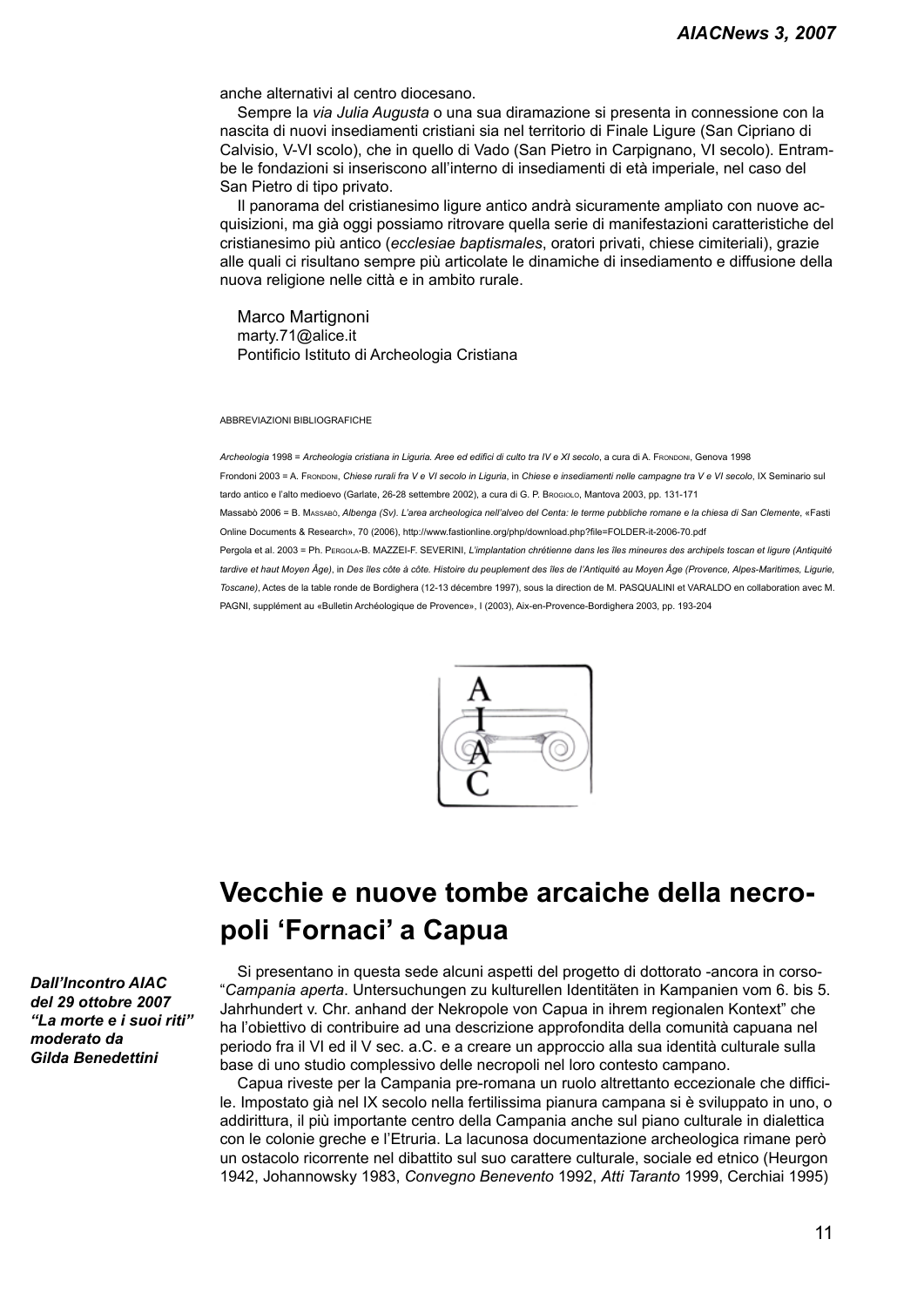

che da vari autori antichi posteriori viene definito etrusco.

La storia degli scavi delle necropoli capuane comincia già con la violazione di tombe in età romana e continua nell'800 con scavi su grande scala per alimentare il mercato antiquario fino ad essere unanimemente riconosciuta come "una fra le più disgraziate vicende dell'archeologia campana" (Johannowsky 1983, 13).

Che le tombe fino ad oggi edite rappresentano solo una piccola parte di quelle scavate ascrivibili alle fasi V e VI di Capua (575-420 a.C.) viene illustrato dall'elevata quantità di ceramica attica figurata nelle collezioni dei musei nazionali ed esteri con provenienza "Capua" (Greco 2001). Le tombe documentate di questo periodo appaiono concentrate nel settore nord-occidentale della città e costituiscono la fase più recente della vastissima necropoli 'Fornaci' (Johannowsky 1983) (fig. 1).

Essendo state scavate negli anni Sessanta e Settanta dalla Soprintendenza e ancora in gran parte inedite, le circa cento tombe della necropoli 'Fornaci' prese in esame costituiscono un insieme rilevante in rapporto alle circa quaranta tombe delle fasi V e VI finora note. Benché numerose siano le tombe già sconvolte in antico e permangano ragionevoli dubbi sulla coerenza di determinati contesti, la maggior parte di questi si è conservata. Questo fatto è di primaria importanza per le diverse classi di materiali attestate in queste tombe, note principalmente da collezioni museali decontestualizzate, quali la ceramica campana a figure nere, che anche per la loro funzione nel rituale funerario. I corredi delle "nuove" tombe ampliano significativamente il repertorio noto delle ceramiche locali e permettono osservazioni sulla loro cronologia relativa e assoluta grazie alla presenza di ceramica attica figurata o di ceramica a vernice nera. Ne risulta, inoltre, ampliata anche la varietà dei corredi della necropoli 'Fornaci': quelli documentati nel corso dei primi scavi erano i più sontuosi, mentre le "nuove" tombe presentano anche corredi modesti che, presumibilmente, sono da collegare con classi sociali diverse.

La cultura materiale proveniente dai corredi tombali delle fasi V e VI, lascia già intravedere alcuni segni di una forte identità locale basata su una cultura ibrida integrando elementi etruschi, greci ed italici della comunità capuana del VI e V secolo a.C. (fig. 2).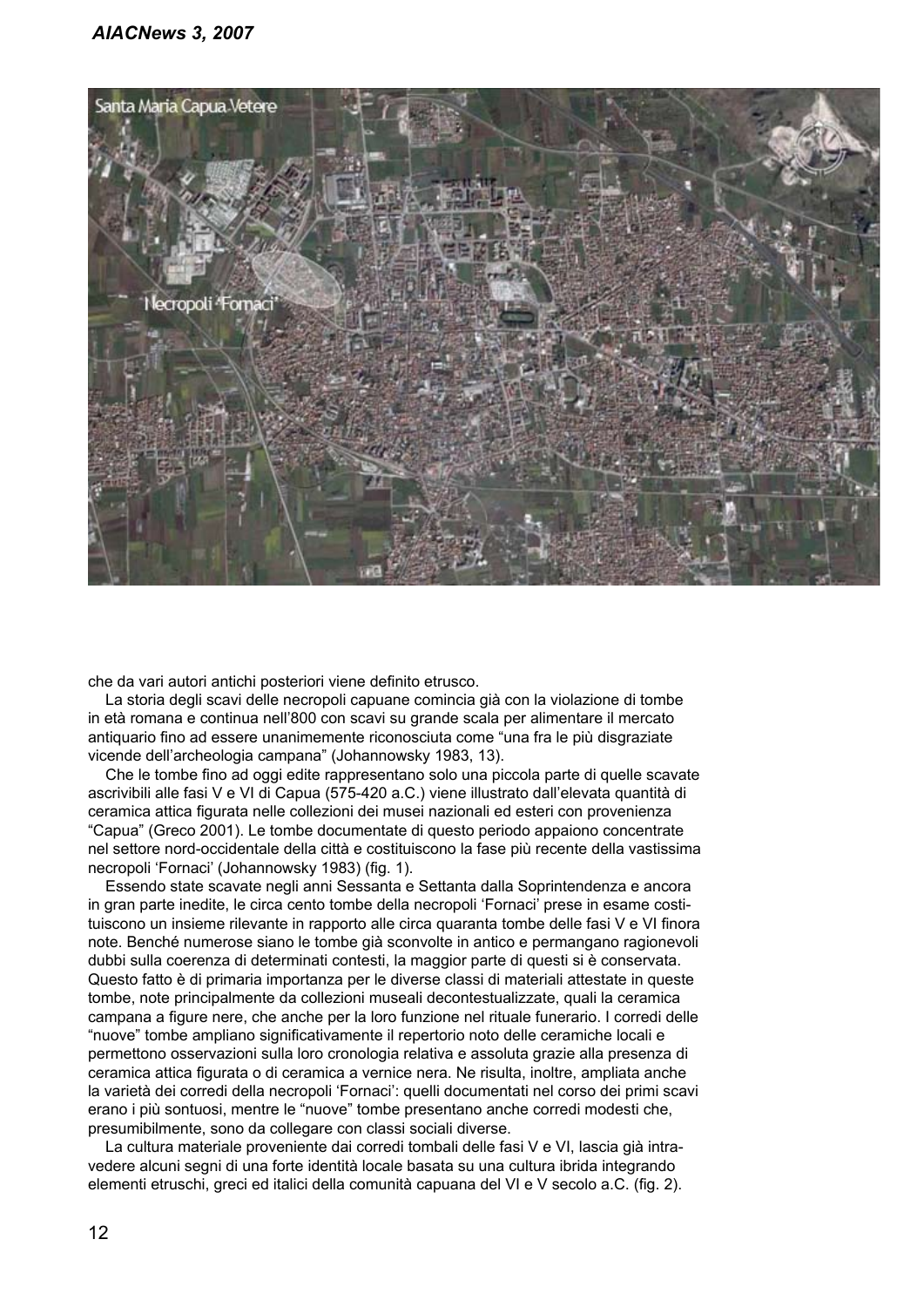

SMCV Necropoli 'Fornaci', corredi tombali della fase VI (ca.520-420 a.C.)

Un primo esempio è l'osservazione che fra le importazioni di ceramica attica la *kylix* è la forma che appare come prima e rimane a lungo la più numerosa in contrario a quanto è attestato nelle colonie greche campane ed a Pontecagnano dove prevale la *lekythos*. Nelle tombe capuane appaiono poi concentrate alcune forme specifiche e meno correnti della ceramica attica, quali i vasi plastici per bere e i mastoidi (così denominati dal *mastos*, vaso potorio in forma di un seno) presenti anche fra le forme delle ceramiche locali, che rispondevano quindi a richieste campane. La situla è poi una delle forme più tipiche delle produzioni locali, soprattutto nella ceramica a figure nere, che non si riscontra quasi fuori della Campania.

Ellen Thiermann ellen\_t@gmx.de DAI Rom / Universiteit van Amsterdam

Abbreviazioni bibliografiche

Cerchiai, L. (1995), *I Campani*, Milano.

Greco, G. (2001), Committenza e fruizione della ceramica attica nella Campania settentrionale, in: *Il Greco, il barbaro e la ceramica attica. Immaginario del diverso, processi di scambio e autorappresentazione degli indigeni.* Atti del convegno internazionale di Studi 14-19 maggio 2001 Catania, Caltanisetta, Gela, Camarina, Vittoria, Siracusa. Vol. II, Roma, 155-182.

Johannowsky, W. (1983), *Materiali di età arcaica della Campania*, Napoli.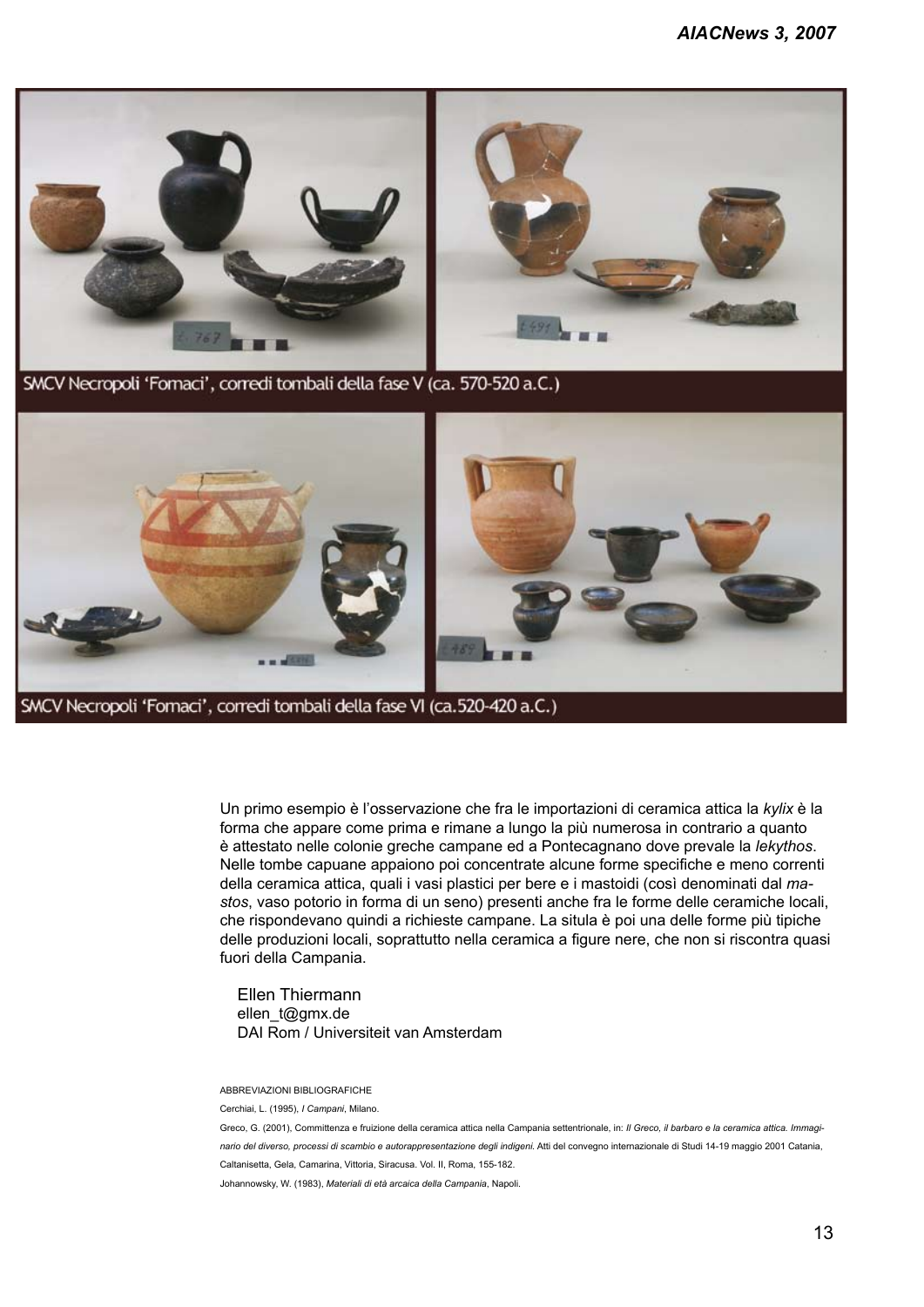## **Trade in Roman North African cookwares**

This paper presents preliminary investigations into the scale and significance of Roman North African cookware trade in the Mediterranean in an attempt to demonstrate how a study of these everyday, inexpensive items provides important evidence for tracing economic activity around the Empire. The information on these wares is currently scattered throughout excavation reports with no standard categorization, however, closer examination of the literature reveals the extraordinary quantities that were shipped around the Mediterranean and therefore the important role that they have to play in reconstructing inter- and intra-regional trade patterns throughout the Roman Empire. They also highlight the pan Mediterranean cultural interplay that contributed to the development of the different forms and technological choices.

The area producing the main North African cookware forms is defined as the Roman province of *Africa Proconsularis* in this study, which is essentially modern-day Tunisia. Very few production sites have yet been discovered, and matching finds from the Mediterranean to specific production sites in North Africa is very problematic due to the homogeneity of the fabrics. Nevertheless, broad conclusions can be drawn and provide useful information on empire-wide distribution trends.

In terms of chronology, North African cookwares first appear in Mediterranean markets around the  $1<sup>st</sup>$  century AD, with examples already in Spain and the south of France, and trade is recognizably more active by Flavian times, for instance at Ostia. Trade was most intense in the  $3<sup>rd</sup>$  to  $5<sup>th</sup>$  centuries and the market is mainly in the western Mediterranean and thought to have been driven by the movement of primary products such as grain, olive oil and wine. They then continue to be traded until the  $5<sup>th</sup>$  century, when they all but disappear from Mediterranean contexts, although production still continues within North Africa itself.

To quote a few examples from Late Roman contexts: in Ostia, at the site of Casone del Sale, North African cookwares represent some 40% of the cookware market, and the figure is 37% at San Stefano Rotondo in Rome. North African products also take up around 12% of the cookwares at Sidi Khrebish (Benghazi), situated on the eastern coast of Libya. Conversely, in North Africa itself, at Carthage, imports of non-North African cookwares represent just a 1% share of the market. However, it is also important to note evidence for North African cookwares further inland. For instance both at Lugnano in Taverina, 100 km upstream from Rome and at Chianciano in Southern Tuscany where there was limited access to riverine trade, the cookwares are 100% local. The reasons for this are presumably due in the most part to transport difficulties, as access to riverine transport eventually peters out, however, a preference for locally produced wares cannot be ruled out. On the other hand, a recent fieldwork study at an inland site at the foot of Mount Etna, Sicily gives figures of around 20% for North African products compared to local and other imports, demonstrating that they could penetrate inland markets and may in some instances have been influenced in this respect by cultural factors. Evidence for 'import substitution', that is, local production centres consciously copying North African forms, may also account for the lack of genuine North African products in some areas. However, such copies ultimately signify the impact of North African cookwares on foreign markets.

An examination of production processes may explain some of these trading patterns. For instance the first North African cookwares on the market were based on a combination of Punic, Italic and Hellenistic cookware forms. The use of Italic forms may have been a conscious marketing strategy to appeal to the inhabitants of the empire who wished to identify themselves with Roman fashions. But the technology is Punic. Punic cooking wares, from Hellenistic times, displayed superior technology, particularly in the firing techniques that created hard fabrics and were a forerunner of these African wares. An examination of these Punic-influenced production techniques is also useful in indicating levels of capital needed and processes of organization. For instance the general uniformity of shape suggests mass production and design decisions that took into account stacking, both in the kiln and for easy carriage. In addition, Punic production techniques required high firing, necessitating the use of large amounts of fuel and greater organization, suggesting that the economic success of cookwares would have depended on capital from elites rather than smaller individual artisanal operations. Indeed, in the later period it is possible to trace the breakdown of this organization through increased vari*Dall'Incontro AIAC del 19 novembre 2007 "Fare e distribuire: l'oggetto e l'economia" moderato da Sergio Fontana*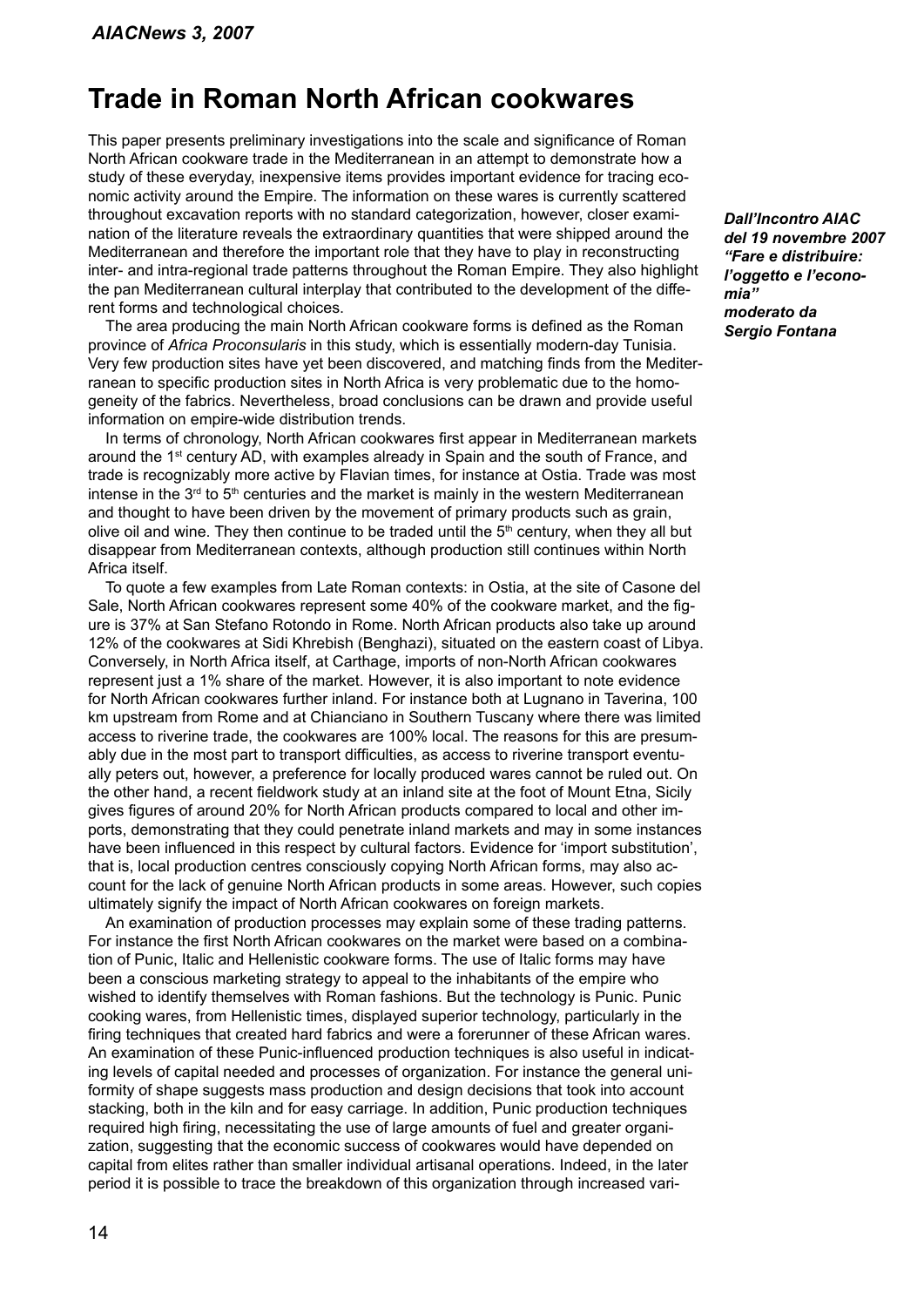

*Fig.1. Calcitic ware, shallow casserole, deep casserole and kettle*

ation in uniformity and different techniques. For example, the classic Roman types start to disappear in the 1<sup>st</sup> half of the  $5<sup>th</sup>$  century – soon after the Vandal conquest of North Africa. And Byzantine cookware types demonstrate more variation as well as new forms suggesting smaller workshops and perhaps new owners. In addition, the increase in handmade wares hints at reduced capital for production facilities.

It is clear then that North African cookwares were traded long distances, suggesting the extent of Roman economic – and perhaps also cultural – influence. In certain areas they had a large share of the cookware market, indicating the importance of their production in the broader economy. Further, evidence from production sites, although limited, suggests large-scale organization and highlights the cultural influences that contributed to the success of these wares. In sum, the evolution of North African cookwares is clearly connected to changing economic and political patterns and additionally sheds light on processes of acculturation.

Victoria Leitch Victoria.leitch@hertford.ox.ac.uk British School at Rome

#### **Abbreviazioni bibliografiche**

- M. Bonifay *Etudes sur la céramique Romaine tardive d'Afrique* (2004)
- J. Hayes *Late Roman Pottery* (1972)
- A. Martin 'Sondages under S Stefano Rotondo (Rome): The pottery and other finds' *Boreas* 14/15 (1991–2)157–78
- A. Martin 'Ostia antica Casone del Sale; Porto (Fiumicino). Area I' *Produzione e circolazione di ceramiche tardoantiche ed altomedievali ad Ostia e Porto* (eds) B. Ciarrocchi, A. Martin, L. Paroli & H. Patterson (1993) 206–15